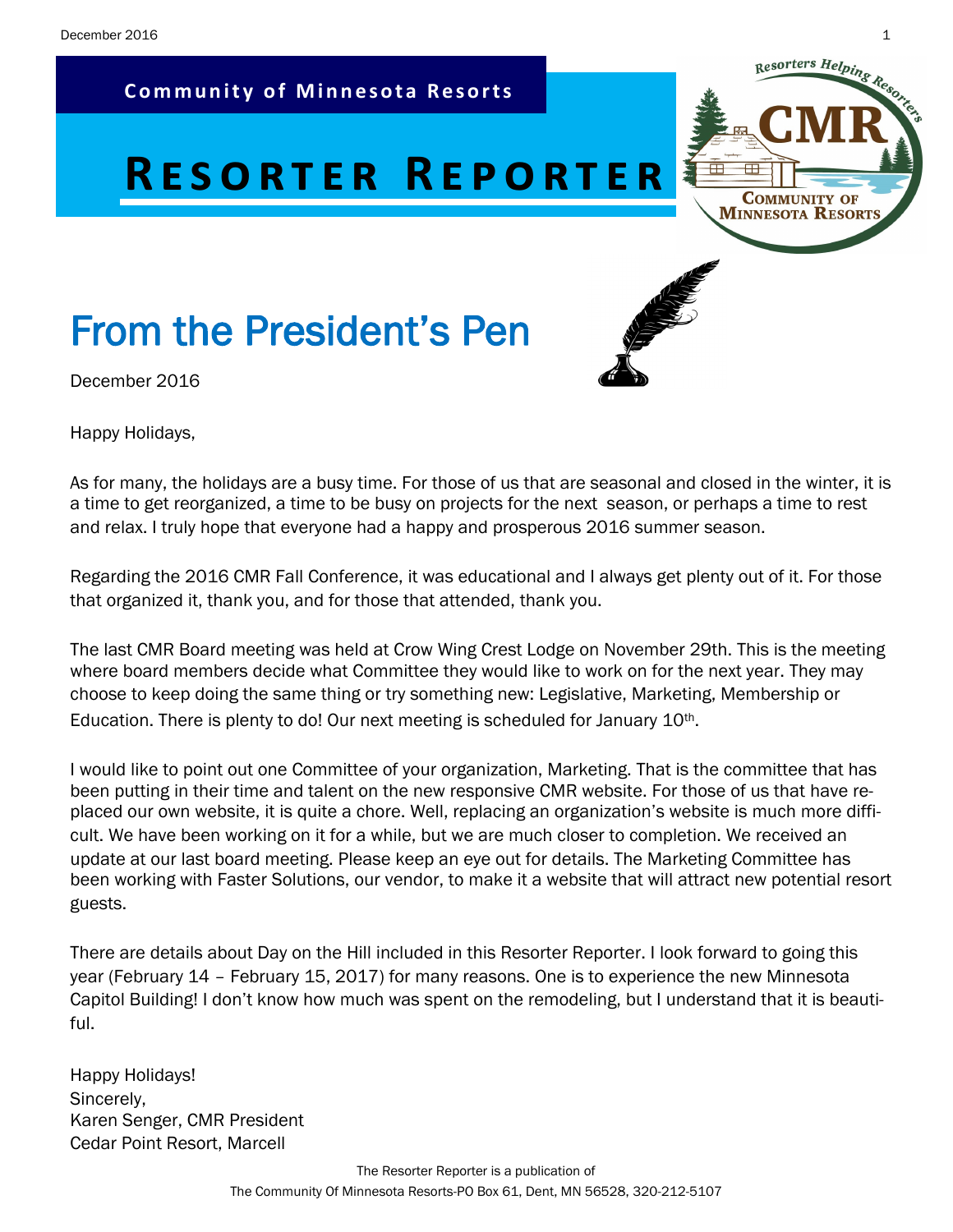The Community of Minnesota Resorts exists to help family owned and operated resorts in Minnesota to continue as a viable segment of the Minnesota tourism industry.

The Community of Minnesota Resorts' motto is: "Resorters Helping Resorters." "We believe that none of us alone is as smart as all of us together."

## Table Of Contents

| President's Pen                 | P1 |
|---------------------------------|----|
| Calendar of Events              | P2 |
| Day On The Hill                 | PЗ |
| <b>CMR School of Resorting-</b> |    |
| Digital Picture Class Recap     | P4 |
| Get The Most From Your          |    |
| <b>CMR Membership</b>           | P4 |
| <b>EMT Events Update</b>        | P5 |
| A Message For Members           | P5 |
| <b>Board Member Listing</b>     | P5 |
| That Sure Is Handy              | P5 |
| Associate Member Spotlight      | P5 |
| <b>Merry Christmas</b>          | P6 |
|                                 |    |

## New Format-Additional Content-Pertinent and Timely Information

The Community of Minnesota Resorts' newsletter, the Resorter Reporter, has changed. Here are some helpful hints for navigating the links in this newsletter.

When you click on a link to external content, you will be connected to that content. To return to the newsletter from that content, just close the new window that opened by clicking the X in the upper right hand corner. You will then return to the Resorter Reporter.

## Community Of Minnesota Resorts Calendar of Events

January 10-CMR Board Meeting

February 14&15-CMR Day On The Hill-REGISTER NOW by emailing Jim Wherley [info@sunsbay.com](mailto:info@sunsbay.com?subject=Day%20on%20The%20Hill%20Registration)

April 6-Lake Service Provider training combined with CMR Spring Workshop at Thumper Pond Resort.

Have you remembered to renew your membership to CMR? Do it today! Contact Jim at [CMR@Minnesota-](mailto:CMR@Minnesota-Resorts.com?subject=Membership%20Renewal)[Resorts.com](mailto:CMR@Minnesota-Resorts.com?subject=Membership%20Renewal) 



The Resorter Reporter is a publication of The Community Of Minnesota Resorts-PO Box 61, Dent, MN 56528, 320-212-5107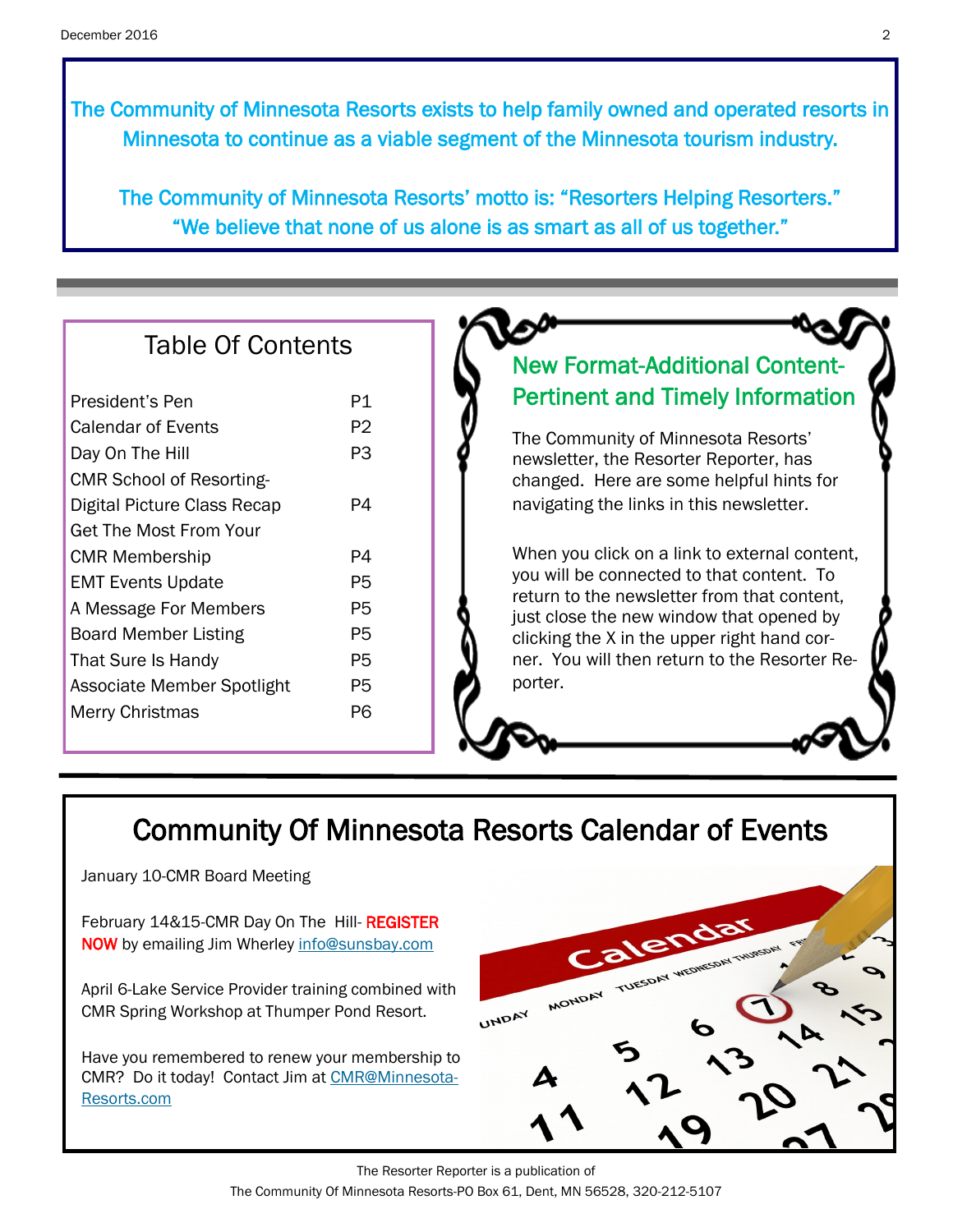December 2016 3



Looking for that unique Valentine's getaway that is also a legitimate business expense? Where all you have to do is show up and do some talking about resorts? Let's face it, the season was long, you want a break from the resort, a getaway for yourself, or with your significant other, so join us on our trip to downtown St. Paul on February 14-15!

- Get away from your resort for 2 days.
- Free transportation to and from St. Paul Provided by the CMR
- Free tour of the State Capitol
- Free treats /drinks at the Capitol, and a boxed lunch on 2/15
- Free entertainment on Valentine's night

 After the entertainment ends, you are able to enjoy downtown St Paul on your own, or just relax with your fellow resorter friends

Your cost: a hotel room, lunch on the way down and dinner on 2/14 (Let's face it you were going to go out for Valentine's for dinner anyhow, so that cost is a wash. Plus, if like most of us, you have no idea where to go or what to do, so the CMR has made all the plans for you.)

Sounds like it is right out of a travel brochure, doesn't it? Read below on how you can participate in this year's Day On The Hill. There is some work involved, but it is low key, and who out there does not like talking about their resort to others?



Each year during "Day On The Hill" we travel to the Capitol to meet with legislators about issues that have a direct impact on our resort businesses. This year with the election, there are over 40 new legislators at the capitol who are unfamiliar with the Community of Minnesota Resorts and how various issues such as Post Labor Day School Start, Funding for Explore Minnesota, Vacation Rentals by Owner and various other issues impact our resort businesses. In addition, each and every year it is important that we continue to reinforce our message to all legislators and to get in front of policy makers so they are aware of those issues impacting us as resort owners and tourism in general within Minnesota. To do this we need your participation.

WHY SHOULD YOU ATTEND (Other than to enjoy this unique Valentine's getaway)? First, legislators want to hear from those individuals and businesses they represent. Opinions on issues mean more coming directly from a constituent they represent rather than someone outside their area. We always visit legislators in teams, but like to have the team headed up by a person from the area represented by that particular legislator. Second, between the MN House of Representatives (134 members) and the Senate (67 members), there are 201 potential visits that we make to legislators during our Day On The Hill visit. We want to get in front of as many legislators as possible to make sure they understand the issues facing our resorts. It is a busy, but rewarding experience. Third, we make an impact. Previous issues such as getting a favorable tax classification for Ma and Pa resorts, ongoing funding of Explore Minnesota, revisions in DNR or Department of Health rules and regulations have occurred, and will continue to occur, because of our involvement in Day On The Hill.

WHAT DO YOU NEED TO ATTEND? The CMR gives you all the support, information and talking points to prepare for meeting with legislators, as well as the items mentioned in the bullet points above. We just need everyone to attend to support the legislative initiatives of your CMR, and continue to inform our legislators on what is important to resorts in Minnesota!

Questions or to Register now email Jim Wherley (Legislative Committee Vice Chair) at: [info@sunsbay.com.](mailto:info@sunsbay.com?subject=Day%20On%20The%20Hill%20Registration) Communicate the names, resort name, telephone number, and email address of those attending and we will get you on the list! Once you register, bus route and hotel information will be sent directly to you. Hotel cost will be approximately \$100.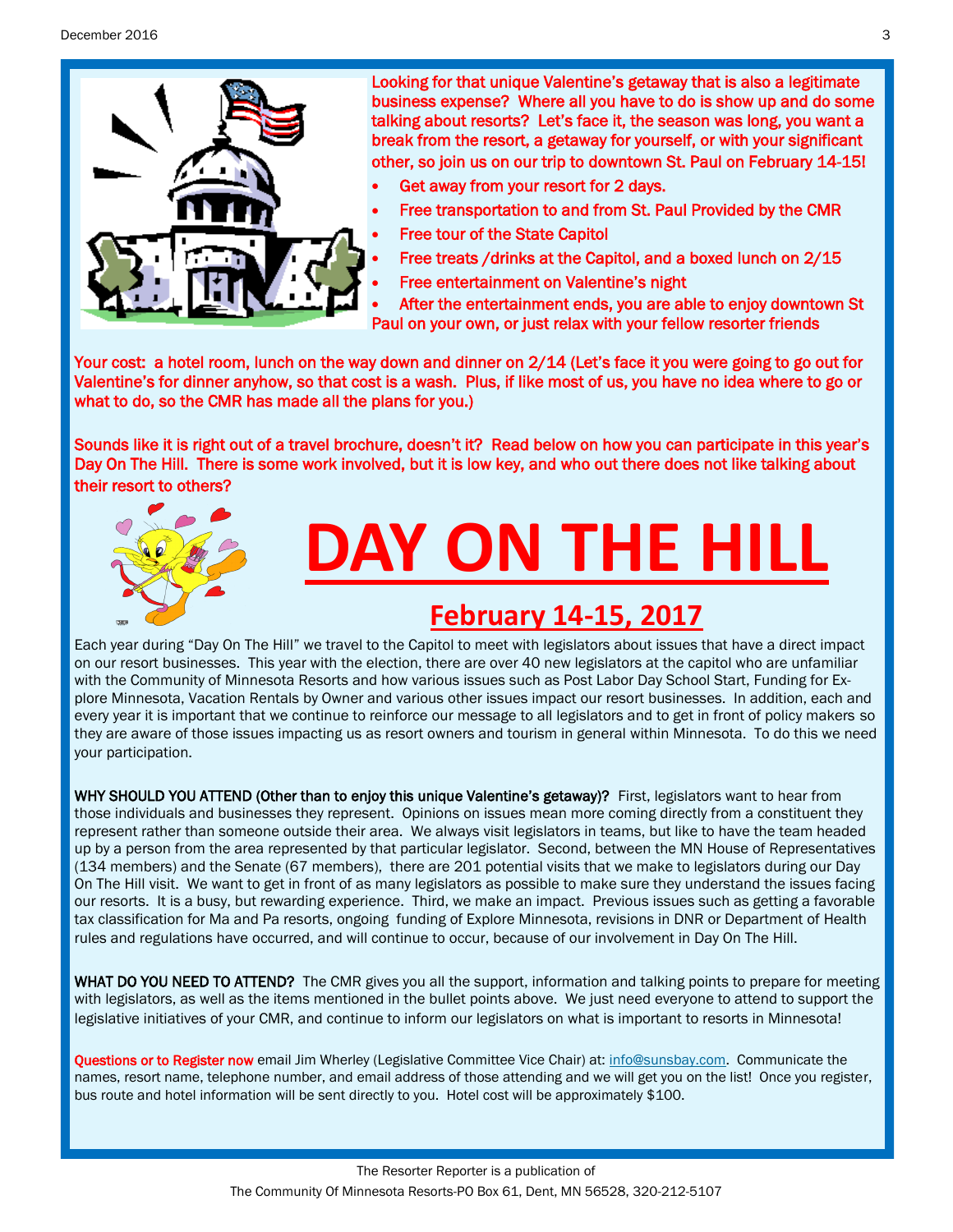## In Case You Missed It!

The CMR School of Resorting Class on Digital Pictures was a success! Nine of us gathered at Crow Wing Crest Lodge for several hours on a snowy afternoon November 30th and strained our brains learning new 'Photo Shop' software (a free one called *Gimp*). Ryan Neely had a very well-prepared Power Point presentation in which we discussed all kinds of theory on photos for marketing our resorts (e.g. what's the difference between a .jpg and .gif file? Why .png files allow transparent backgrounds and others do not (and why one would use THOSE). How big a file is needed for brochure printing companies, and why less dense ones are better for websites. (It was way more enlightening than I imagined, actually.) After an hour or so into the 5 hour workshop, we started doing the 'hands-on' portion and lemme tell ya, Ryan was hopping around like a rabbit attending to us all while continuing the seminar in an on-going series of practice runs to re-size pics, edit, crop, add text, etc. And that was even before we got to some of the more challenging collages!

![](_page_3_Picture_3.jpeg)

It was fun, it was engaging, and despite a number of different levels of experience amongst us, I think it VERY safe to say we all gained experience with which we can put into immediate practice. Thanks, Ryan! (And Eric – thanks for bringing cookies, dude.) (And yes, four of us resorters had an overnight crackerbarrel session the evening before in which we solved all our problems in resorting for the upcoming year. Just kidding. It was well worth the talk time, all the same. Thanks, ladies – let's do it again!)

![](_page_3_Figure_5.jpeg)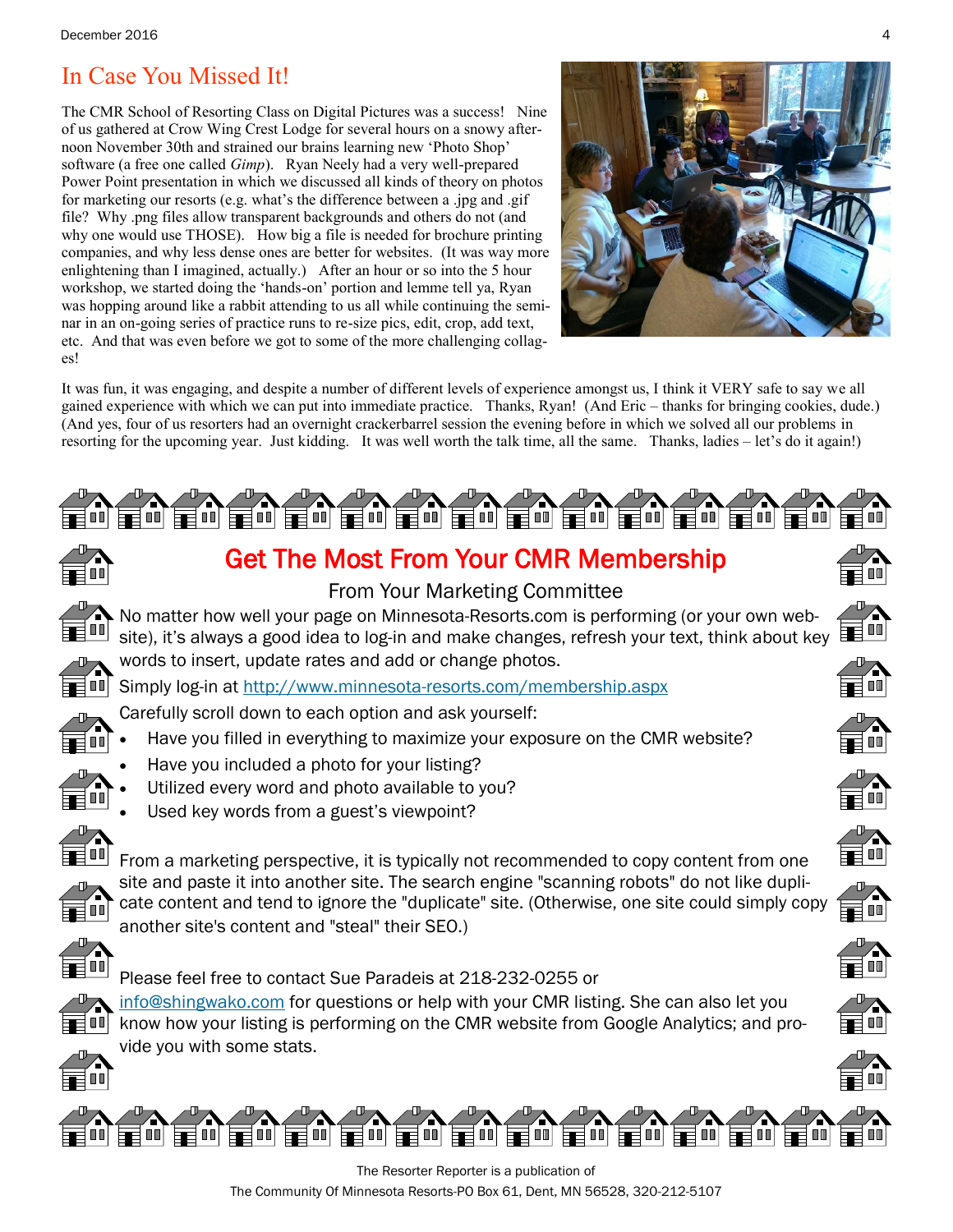## What's going on in your neck of the woods?

Check out the Explore Minnesota Events Update by following this link to see what events and happenings are going on in your area and around the state.

[http://www.exploreminnesota.com/newsletter](http://www.exploreminnesota.com/newsletter-sign-up/reports/events-report/) [-sign-up/reports/events-report/](http://www.exploreminnesota.com/newsletter-sign-up/reports/events-report/)

Once at the site, just click on the most recent events update on the site and view your area's upcoming events.

#### To All Members:

Please read the below with respect to tax deductibility of your CMR membership dues.

As Community of Minnesota Resorts incurs expenses that are classified as lobbying we are required under Internal Revenue Code section 6033(e) to inform you that a percentage of your member dues are nondeductible expenses for income tax purposes.

The nondeductible percentage for the current year is 35%. Please give this information to your tax preparer when you file your respective income tax returns.

### Do you know who your Community of Minnesota Resorts Board members are?

Your CMR has now completed committee assignments designating who from the Board is working in the areas of Education, Marketing, Legislative and Membership.

Just click on this link to keep up to date on who your Board and Committee members are: [http://www.minnesota](http://www.minnesota-resorts.com/board.aspx)[resorts.com/board.aspx](http://www.minnesota-resorts.com/board.aspx)

Want to volunteer to be on a committee or to assist the Board? Contact Board President Karen Senger at [cedarpoint@bigfork.net,](mailto:cedarpoint@bigfork.net?subject=Volunteer%20to%20Assist%20CMR) or call her at 218-832-3808.

### **WE L L T H A T S U R E I S H A N D Y**

Looking for information on trail conditions for skiing or snowmobiling? Just click on the below link to be taken to the Minnesota DNR site that shows snow depth and groomed trail conditions at state parks throughout the state.

[http://www.dnr.state.mn.us/](http://www.dnr.state.mn.us/snow_depth/index.html) [snow\\_depth/index.html](http://www.dnr.state.mn.us/snow_depth/index.html)

# Associate Member Spotlight

This section will spotlight an Associate Member and a description of their business. Feel free to contact them with inquiries or questions on how they can assist you at your resort!

#### Jokela Power Equipment

Our goal is to provide quality outdoor power equipment from top-notch manufacturers that will assist you in becoming more profitable. Our products will save you time and money because the machines are built-to-last! See us at:<http://www.jokelaequipment.com/>